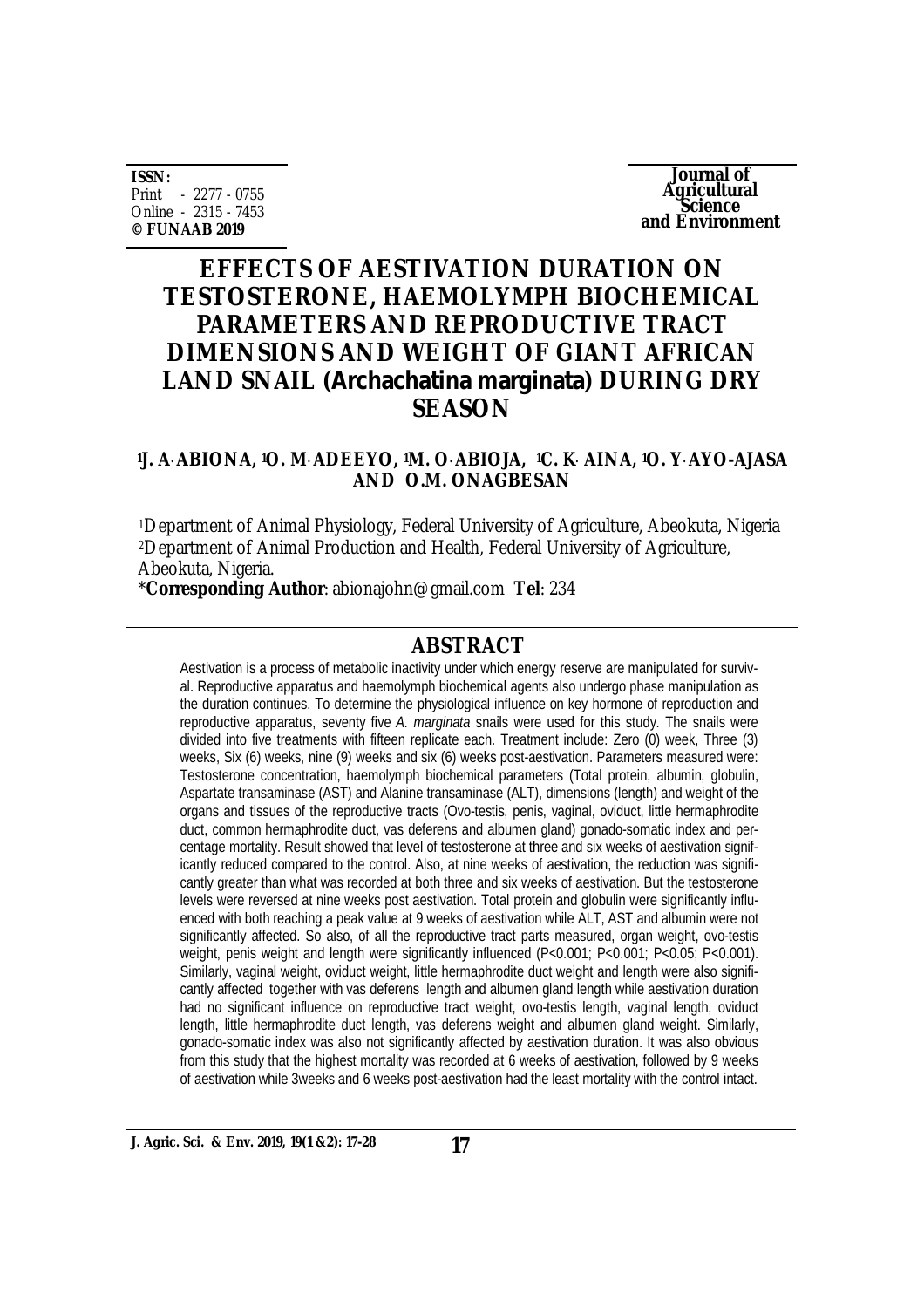J. A. ABIONA, O. M. ADEEYO, M. O. ABIOJA, C. K. AINA, O. Y. AYO-AJASA AND O.M. ONAGBESAN

In conclusion, it is clear from this study that aestivation duration significantly influenced testosterone concentration, haemolymph biochemical parameters and some selected reproductive apparatus of A. marginata.

**Keyword:** Aestivation, testosterone concentration, A. marginata, Haemolymph, biochemical parameters

### **INTRODUCTION**

Commercial production of Giant African Land Snails is gaining support gradually in this era in Nigeria. This move is a proactive step to close the wide gap between the demand and supply of this animal as bulk of the supply is from the wild. Seasonal influence on productivity remains a main challenge as reproduction decline during the dry season. But production and breeding activity is known to be at peak during the raining season. Previous studies have shown that climatic variables during this period favor reproduction. But the opposite is the case during the dry season. Depending on the environmental variables of immediate environment of the animal, the effects are felt at different degrees and thus decline the rate of reproduction. Under natural condition when the environment becomes unfriendly the animal goes into a state called aestivation. This is a period of dormancy characterized by lack of food and water availability (Storey and Storey, 2012). It is a period in which animal suppress metabolic activity and translate to hypometabolic state (Storey and Storey, 1990; Guppy, 2004; Withers and Cooper, 2010). Under this condition, animal conserve energy, retain body fluid, stabilize organs, cells and macromolecules (Storey and Storey, 2012).

Physiological adaptation put in place to reduce moisture loss during this condition is the secretion of mucous epiphragm by snails to seal the shell aperture (Carvalho *et al*., 2010; Storey and Storey, 2012). As a result of both moisture loss and suppressed

metabolic activities, haemolymph metabolites which constitute biochemical parameters are also affected. Transaminase and aspartate enzymes were reported to be depleted during aestivation in Giant African Land Snail and thus leading to cell injury due to thermal and oxidative stress (Christian *et al*., 2014). Reduction in tissue content of the reproductive organs was also reported during this period (Omoyakhi and Okhale, 2015). Liveweght reduction of 52.4 % and 35.6 % of initial weight for *A*. *marginata* was reported by *Abdusamad et al*. (2010). Considering various effects of aestivation, there is need for proper understanding of this phenomenon in other to annex the positive influence of these effects and at the same time averts the negative sides in commercial production. For example, Snails to be transported for export purpose needed to be in aestivated form as such, appropriate duration of time must be taken into consideration not to hamper the health and reproductive status of this animal. Sound understanding of aestivation will also made it possible to know different points at which quick intervention must be made to nullify negative effects on both health and reproductive status of the animal. Effect of this phenomenon on reproductive hormone and apparatus could also supply useful information on how to manipulate environmental variables to suit reproductive activity of this animal. Such information may also be used for prediction of land snail population in the wild, especially during this era of climate change. This study therefore aimed at evaluating the effects of aestivation on testosterone, haemo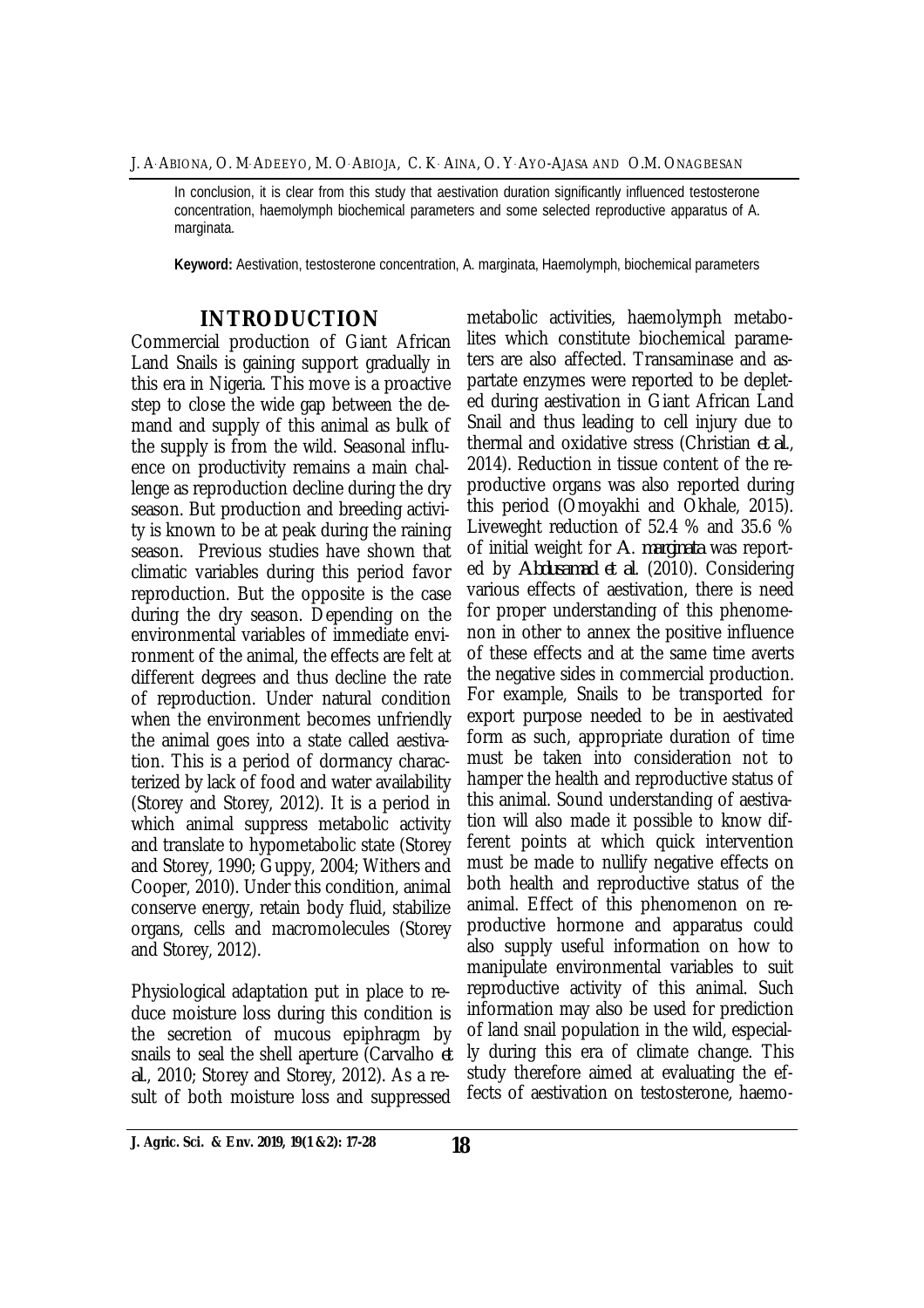lymph biochemical parameters and reproductive apparatus of Giant African land Snail (*Archachatina marginata*) during dry season

# **MATERIALS AND METHODS** *Experimental Area*

The research was carried out at the Snail Physiology Research Unit of the College of Animal Science and Livestock Production, University of Agriculture, Abeokuta, Ogun State. The location lies within the rainforest vegetation zone of Western Nigeria, latitude 7 **<sup>o</sup>N**, longitude 3 <sup>o</sup> 2' E and Altitude 76 meter above sea level (m.a.s.l). The climate is humid with a mean annual rainfall of 1,037 mm, mean temperature of 34.7 oC and mean relative humidity of 82 % (Abdussamad, 2010).

### *Materials*

A total of seventy five (75) *Archachatina marginata* weighing between 150 g to 180 g were used for this experiment. The snails were housed in plastic cages with each having a dimension of 30 cm by 40 cm by 24 cm, with small plastic feeding and drinking troughs in each cage to take care of the animal.

### *Snails and their management*

The plastic cages, water trough and feeders were clean prior to the commencement of the experiment, three weeks was set aside as a period of acclimatization. Poultry layers mash was fed *ad libitum* to all the snails during this period. After three weeks, feed and

water were withdrawn.

# *Epiphragm Formation*

Whitish calcareous substance appeared and sealed up the aperture of the shell within 7-9 days of withdrawal of feed and water. Care was also taken not to shake or move the basket to prevent the removal of already formed epiphragm.

# *Experimental Procedure*

The snails were randomly assigned into five (5) different treatments with 15 replicates for each treatment. Below is the experimental layout:

Treatment 1: Control (15) Treatment 2: 3 weeks (15) Treatment 3: 6 weeks (15) Treatment 4: 9 weeks (15) Treatment 5: 6 weeks post-aestivation (15)

# *Reproductive tract dimension*

Snails were weighed and dissected at week zero, 3 weeks, 6 weeks, 9 weeks and 6 weeks post aestivation. Reproductive tract organs which include: Albumen, Ovo-testis, oviduct, common duct, vas deferens, little hermaphrodite duct and penis were weighed, their length were also taken.

### *Gonado-somatic index*

At designated weeks after dissection, visceral organ and ovo-testis were weighed separately. Ovo-testis weight was expressed as proportion of visceral organ weight and multiplied by 100 according to Barber and Blake (1983). The formula is shown below:

**GSI** = Ovo-tesis weight 
$$
x \, 100
$$

Visceral mass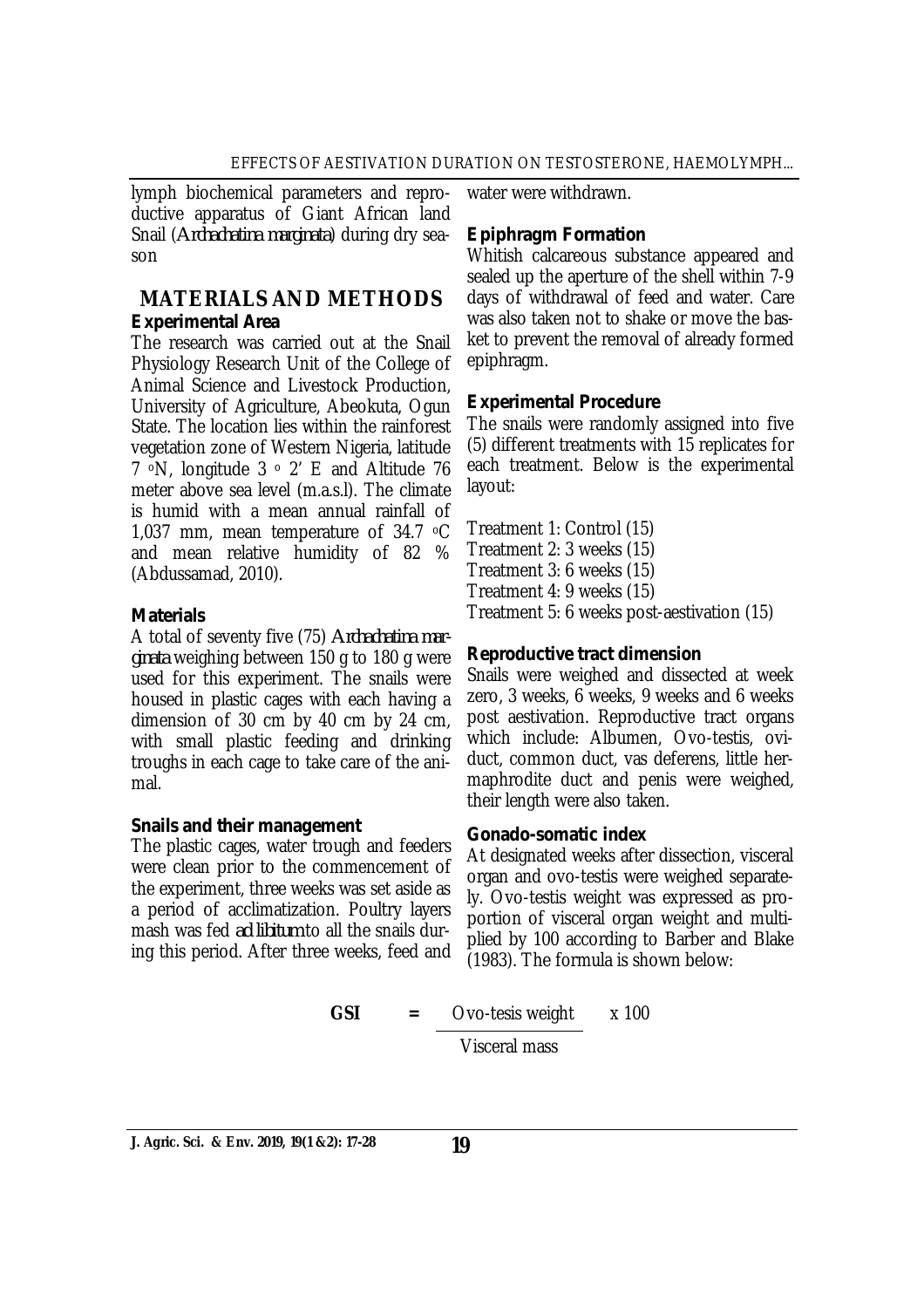#### *Haemolymph Collection*

Haemolymph was collected from the mantle (oxygenated) cavity region, after the removal of first two or three whorls. Haemolymph from each group were measured using measuring cylinder and temporarily stored in universal bottle before the commencement of other analysis.

### *Haemolymph Biochemical Parameter assay*

The haemolymph total protein, albumin, aspartate transaminase (AST) and alanine transaminase (ALT) were assayed using spectrophotometer with appropriate kit (Randox). The globulin value was calculated by subtracting the albumin values from the

|                 |     | $Y_{ii} = m + T_{i} + \dot{a}_{ii}$      |
|-----------------|-----|------------------------------------------|
| Where           |     |                                          |
| $Y_{ii}$        | $=$ | Dependent variable                       |
| m               |     | Population mean                          |
| $\top_i$        | $=$ | Effect of aestivation status $(i=1 - 5)$ |
| å <sub>li</sub> |     | Random residual error.                   |

# **RESULTS**

Figure1 showed effect of aestivation duration on haemolymph testosterone level of Giant African Land snail (*Archachatina marginata*). The testosterone level of the control group was significantly higher than those group of snails under three weeks (3wks), six weeks (6wks) and nine weeks (9wks) of aestivation but not significantly different (P>0.05) from those group of snails under six weeks (6 weeks) post-aestivation. Although, group of snails at three weeks (3wks) and six weeks (6wks) of aestivation were not significantly different from each other but both groups were significantly higher than those group of nine weeks (9wks) of aestivation. The result of analysis of variance showing effect of aestivation duration on haemolymph biochemical patotal protein value of the haemolymph.

#### *Testosterone assay*

Haemolymph testosterone levels were assessed using a commercially available enzyme-linked immunosorbent assay (ELISA) kit.

#### *Statistical Analysis*

The data generated from this study were subjected to Least squares analysis of variance using SYSTAT statistical computer package (SYSTAT, 1992) in a Completely Randomized Design (CRD). Significant treatment means were separated using Duncan multiple range test (Gomez and Gomez, 1985). The statistical model used was:

rameters are shown in Table 1. Aestivation duration had significant (P<0.01) effect on total protein and globulin. Albumin, ALT and AST were not significantly  $(P>0.05)$  affected by aestivation status. The result of effect of duration of aestivation on haemolymph biochemical parameters of Giant African Land snail (A. marginata) is presented in Table 2. The highest value for total protein was obtained at nine weeks (9wks) of aestivation  $(27.67 \pm 2.19)$  followed by six weeks (6wks) post aestivation  $(3.93\pm0.47)$  however, total protein values remained unchanged significantly (P>0.05) considering the control; those snails under three weeks (3 weeks) and six weeks (6wks) aestivation, while those under six weeks (6wks) aestivation and those at six weeks (6 wks) post-aestivation were not significantly different (P>0.05) from each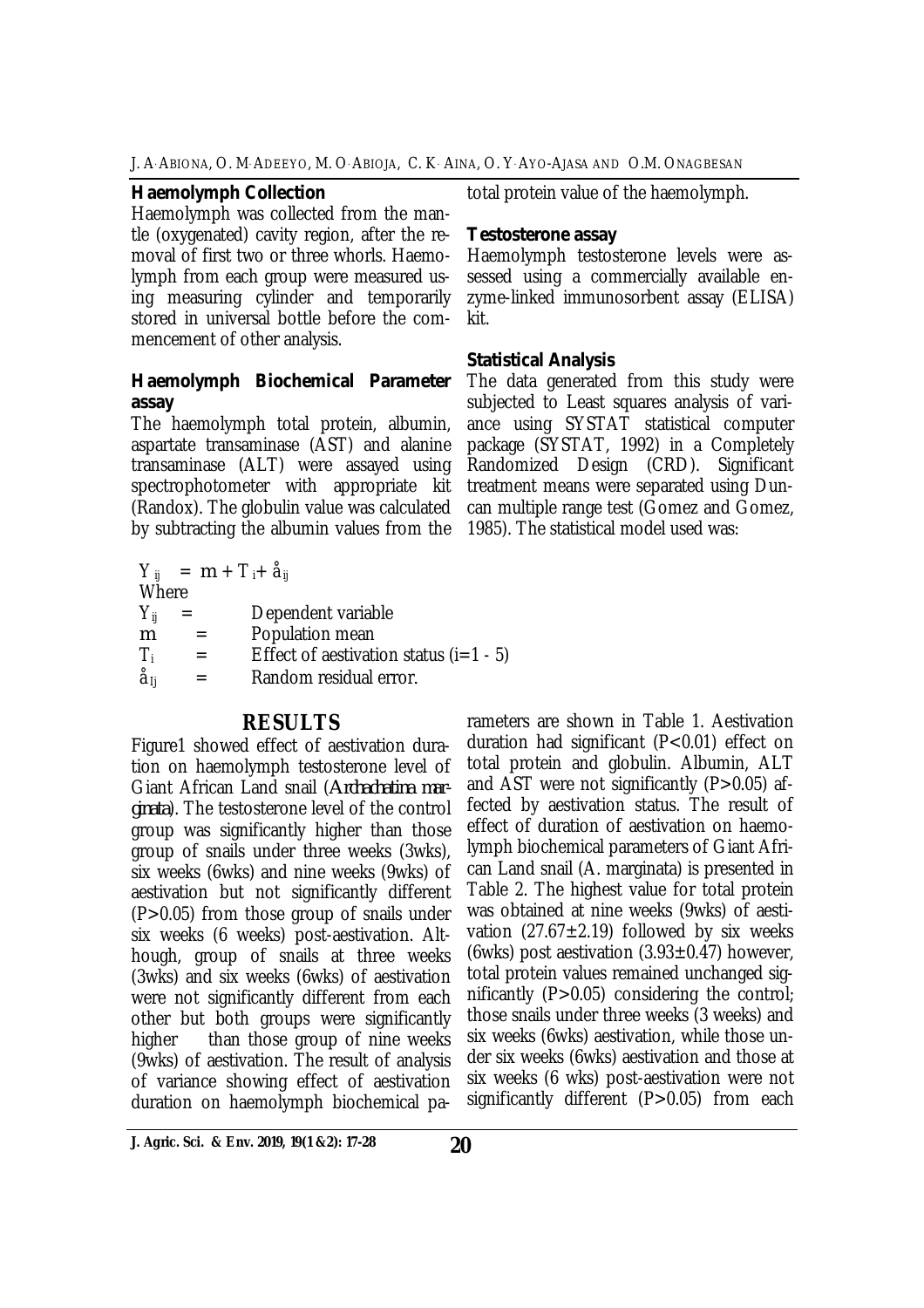#### EFFECTS OF AESTIVATION DURATION ON TESTOSTERONE, HAEMOLYMPH...

other. For globulin, the highest value was Those snails under six weeks (6wks) recordrecorded at nine weeks (9wks) aestivation ed the least value after those under three  $(5.70\pm0.52)$ , followed by those group of weeks  $(3wks)$  aestivation  $(1.61\pm0.64$  vs snails under control and six weeks (6wks) post-aestivation  $(2.12 \pm 0.45 \text{ vs } 2.06 \pm 0.52)$ .

 $1.17 \pm 0.52$ ).



**Figure 1: Effect of Duration of aestivation and post-aestivation on testosterone level of GALS** 

### **Table 1: Analysis of variance showing effect of aestivation duration on haemolymph biochemical parameters of GALS (A. marginata)**

|               | DF |          | <b>Mean square</b> |                     |                            |       |  |  |
|---------------|----|----------|--------------------|---------------------|----------------------------|-------|--|--|
| <b>SOURCE</b> |    | TP       | AL <sub>B</sub>    | GLOB                | <b>ALT</b>                 | AST   |  |  |
| <b>TRT</b>    |    | $9.996*$ |                    | $0.733^{NS}$ 9.662* | $20.475^{NS}$ $7.713^{NS}$ |       |  |  |
| <b>ERROR</b>  | 10 | 0.661    | 0.359              | 0.817               | 14.383                     | 4.808 |  |  |
|               |    |          |                    |                     |                            |       |  |  |

 $* = P < 0.05$ ; NS= Not significant TP - Total Protein ALB - Albumin GLOB - Globulin AST - Aspartate Transaminase ALT- Alanine TransaminaseAwqs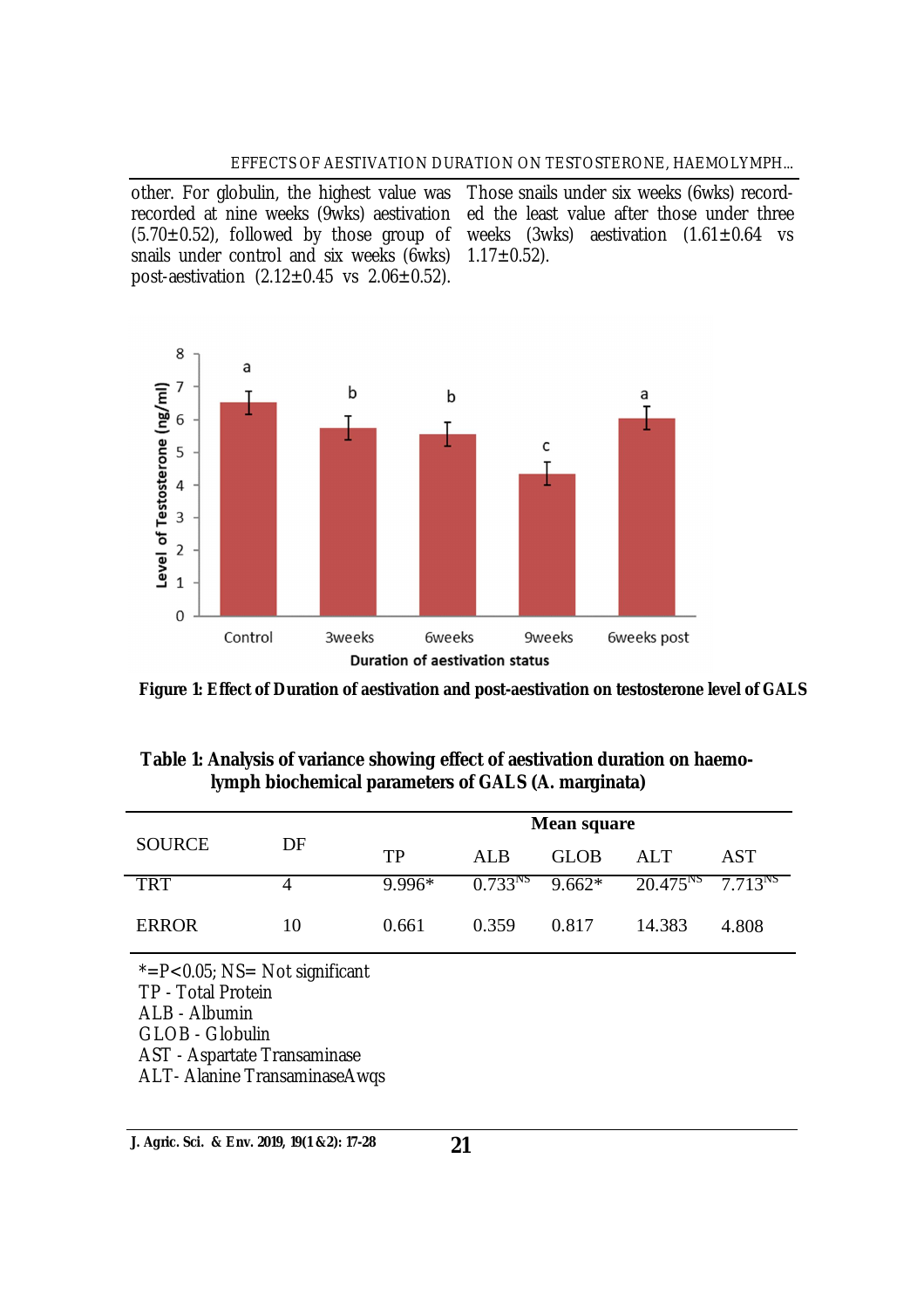|              | <b>Biochemical parameters</b> |                              |                 |                              |                  |  |  |
|--------------|-------------------------------|------------------------------|-----------------|------------------------------|------------------|--|--|
| Treatment    | <b>ALT</b>                    | <b>TP</b>                    | ALB             | <b>GLOB</b>                  | AST              |  |  |
| Control      | $23.00 \pm 1.90$              | $3.12 \pm 0.41$ c            | $1.00 \pm 0.30$ | $2.12 \pm 0.45$ <sup>b</sup> | $12.25 \pm 1.10$ |  |  |
| 3 weeks      | $29.50 \pm 2.68$              | $3.12 \pm 0.58$ c            | $1.52 \pm 0.42$ | $1.61 \pm 0.64c$             | $17.00 \pm 1.55$ |  |  |
| 6 weeks      | $23.67 \pm 2.19$              | $3.42 \pm 0.47$ bc           | $2.25 \pm 0.35$ | $1.17 \pm 0.52$ d            | $13.67 \pm 1.27$ |  |  |
| 9 weeks      | $27.67 \pm 2.19$              | $7.41 \pm 0.47$ <sup>a</sup> | $1.72 \pm 0.35$ | $5.70 \pm 0.52$ <sup>a</sup> | $14.00 \pm 1.27$ |  |  |
| 6 weeks post | $26.00 \pm 2.19$              | $3.93 \pm 0.47$              | $1.87 \pm 0.35$ | $2.06 \pm 0.52$              | $14.33 \pm 1.27$ |  |  |
|              |                               |                              |                 |                              |                  |  |  |

**Table 2: Effect of duration of aestivation on haemolymph Biochemical parameters of GALS (***A. marginata***)**

Means in the same column, for a given parameter with different superscripts differ significantly  $(P< 0.05)$ 

TP - Total Protein ALB - Albumin GLOB - Globulin AST - Aspartate Transaminase ALT- Alanine Transaminase

Effect of aestivation duration on reproductive tracts dimensions of Giant African Land snail (A. marginata) is shown in Table 3. Aestivation duration had significant effect (P<0.001) on organ weight. The control snails had significantly higher organ weight compared to those on aestivation duration of 3wks, 9wks and those on 6wks post-aestivation. For ovo-testis weight, aestivation duration does not significantly influence this organ up to 6wks of aestivation compared to the control group. For penis length, similar trend was noticed, except that only those snails on 6wks postaestivation were significantly different from the control group. Considering the penis length, at 3wks aestivation duration, the penis increased in length compared to the control group that was significantly lowers  $(4.50\pm0.30 \text{ vs } 3.28\pm0.29)$ , while at 6wks and

9wks of aestivation duration, the two were not significantly different from each other (P>0.05), but at 6wks post-aestivation, the penis length has attained similar dimension compared to that of the control group. For vaginal weight, similar weight was maintained throughout except the difference seen at 9wks of aestivation compared to that which was observed at the control group  $(0.54 \pm 0.05 \text{ vs } 0.28 \pm 0.06)$ . Considering the oviduct weight, oviduct weight decreased immediately after 3wks aestivation compared to the control group but the decreased noticed was not significantly different as aestivation duration continued i.e at 6wks, 9wks and 6wks post- aestivation except the weight at 6wks aestivation that was not significantly different from the weight of oviduct of the control group. For little hermaphrodite duct weight, effect of aestivation duration was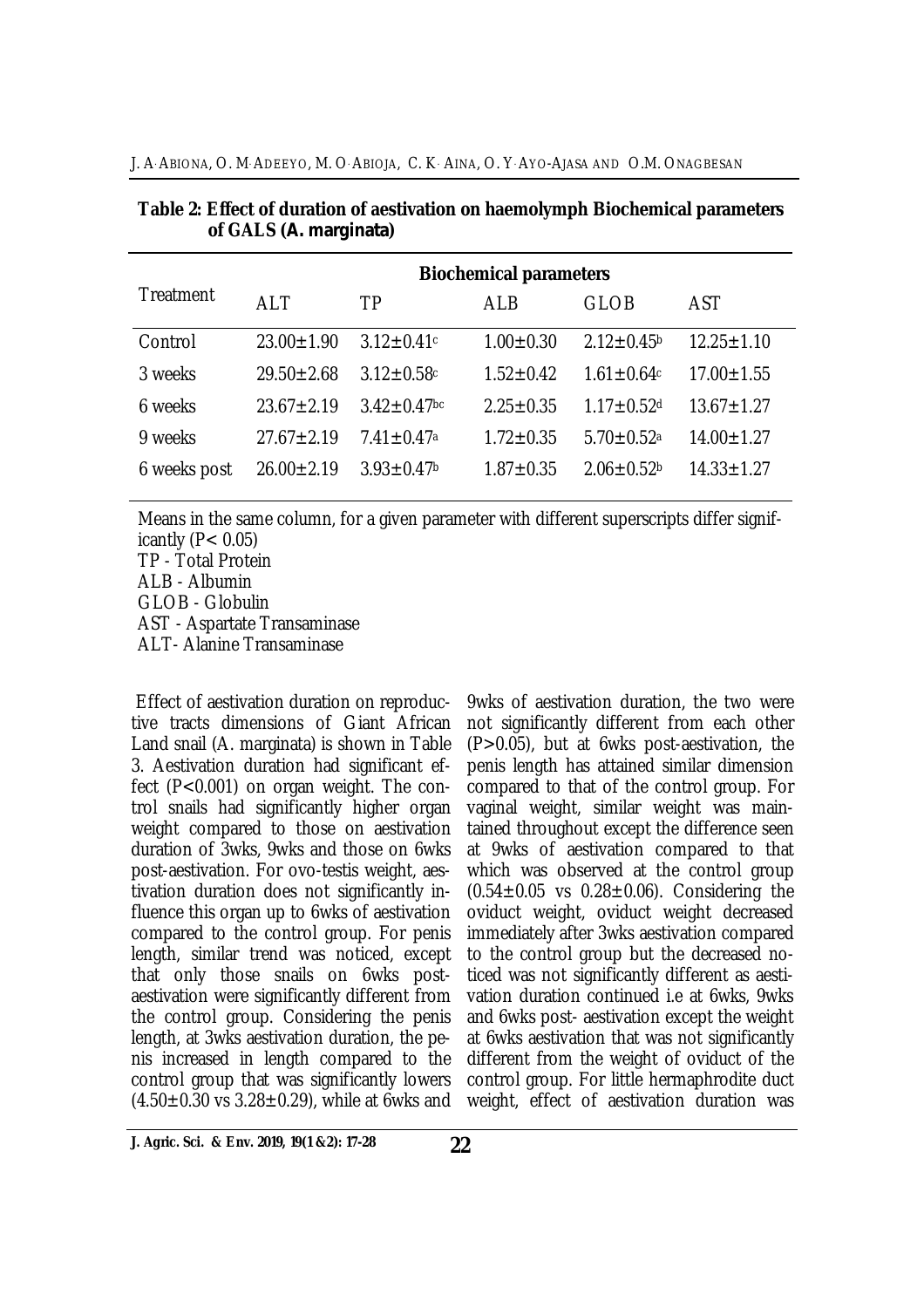seen to have significant effect at 9wks of aestivation  $(0.04\pm0.03)$  while the control and other weeks were not significantly different from each other. Considering common hermaphrodite duct weight, at 3wks, 9wks and 6wks post-aestivation, the weight of these organs were not significantly different from each other but were lower to the control with the exception of those group of snails under 6wks aestivation which was not significantly different from the control. So also, the common hermaphrodite length, 3wks, 6wks and 9wks aestivation were not significantly different in length except for those snails under 6wks post-aestivation which were significantly shorter in length compared to the control group. Another organ is vas deferens length, at 3wks aestivation, the length increased compared to the control  $(10.95 \pm 0.80 \text{ vs } 6.35 \pm 0.75)$  while at 6wks and 9wks, the length were not significantly different from each other. But at 6wks post-aestivation, the length was statistically similar to those in the control group  $(4.37 \pm 0.85$  vs  $6.35 \pm 0.75)$ . For albumen length, aestivation duration (i.e 3wks, 6wks and 9wks) had significant effect on the length but the length of those snails under 6wks-post aestivation was significantly lower to those in the control group. However, aestivation duration does not significantly<br>(P>0.05) influence reproductive tract  $(P>0.05)$  influence reproductive weight, ovo-testis length, vaginal length, oviduct length, little hermaphrodite duct, vas deferens weight and albumen weight.

Table 4 showed effect of aestivation duration on gonado-somatic index. It was observed that aestivation had no significant effect (P>0.05) on gonado-somatic index in this study. Figure 2 showed effect of aestivation on percentage mortality of *A. marginata* . The control group had no mortality

while 3wks and 6wks post-aestivation duration both had 10 % mortality. However, snails under 6wks aestivation duration had the highest mortality (65%) followed by 9wks aestivation duration (40 %).

# **DISCUSSION**

Circulating testosterone that went down at 3wks, 6wks with high level of decrease at 9wks of aestivation is an indication that duration of aestivation had effect on testosterone production. Grizard *et al*.(1997) reported that under-nutrition or starvation is associated with different disorder in male pituitary gonadal axis in rat. It was also reported that starvation depending on level of severity decreased circulating concentration of testosterone and gonadotropin in different species of animal (Howland and Skinner, 1973; Campbell *et al*., Root and Russ, 1972; 1977; Klibanski *et al.*, 1981; Bergendahl *et al*., 1989). The concentration of testosterone recorded by those groups of snails under 6wks post-aestivation which was not different from the control group is also an indication that effect of starvation after period of 9wks in this species is reversible.

Considering the elevated values recorded for both total protein and globulin at 9wks of aestivation duration compared to other durations is an indication that high level of dehydration had set in at this level (Beetham *et al*., 2005). The adaptive physiological mechanism during aestivation is very critical to the survival of this animal. The key mechanism focuses on water retention and sufficient energy reserve (Christian *et al*., 2014; Giokas *et al*., 2005).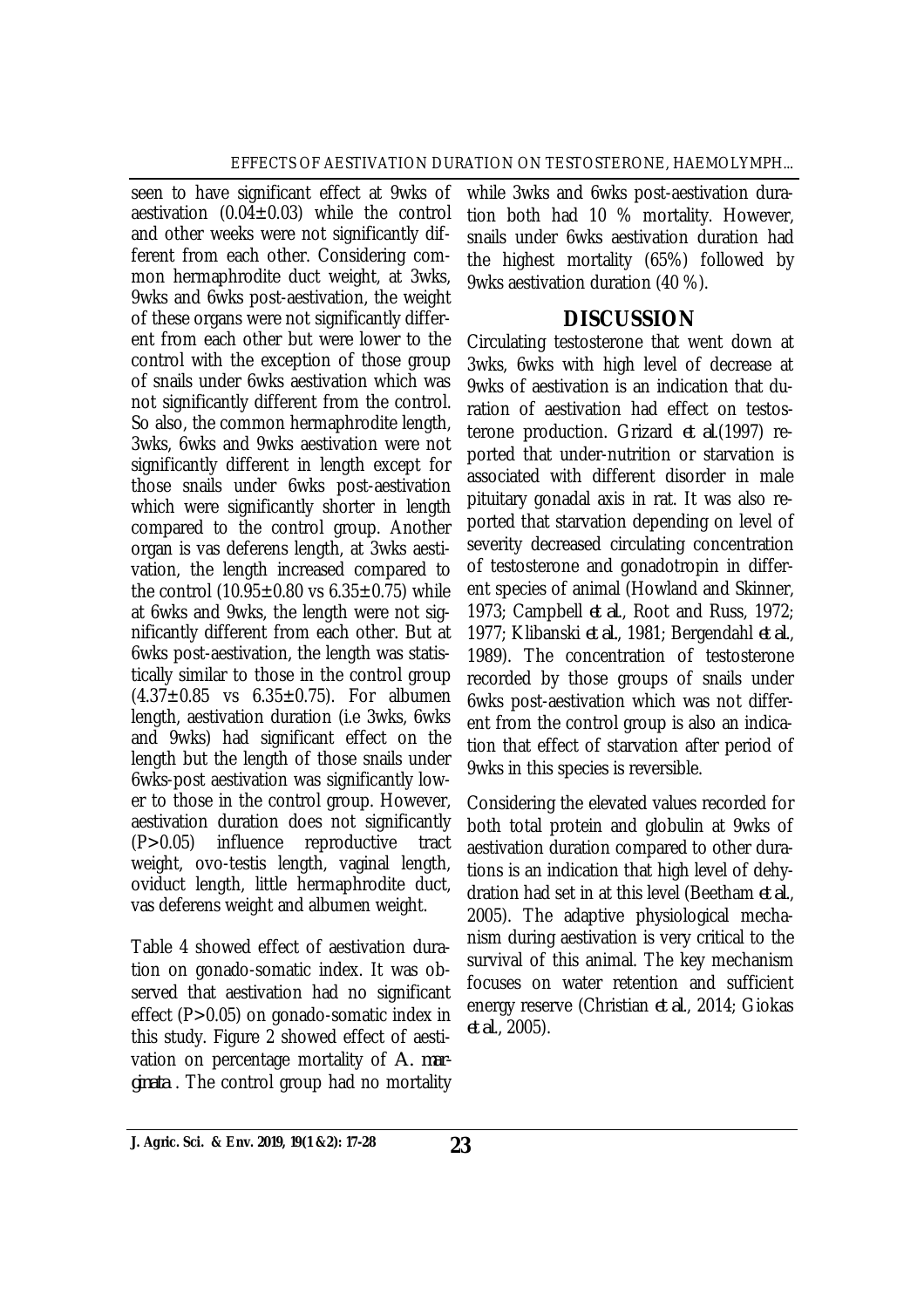| Table 3: Effect of aestivation<br>(A. marginata)                                     | duration on reproductive tracts weight and dimension of Giant African Land snail |                               |                                                   |                                                         |                                  |         |
|--------------------------------------------------------------------------------------|----------------------------------------------------------------------------------|-------------------------------|---------------------------------------------------|---------------------------------------------------------|----------------------------------|---------|
| Reproductive organs                                                                  |                                                                                  |                               | Aestivation duration                              |                                                         |                                  | P-Value |
|                                                                                      | Control                                                                          | 3wks                          | <b>6wks</b>                                       | <b>9wks</b>                                             | <b>bwks</b> post-<br>aestivation |         |
| Organ weight (g)                                                                     | $08.34 \pm 3.45$ <sup>a</sup>                                                    | $84.80 + 3.66$                | $88.88 + 6.00$ <sup>ab</sup>                      | $70.36 \pm 4.64$                                        | $65.89 \pm 3.92$                 | 0.001   |
| Reproductive tract weight (g)                                                        | $15.30 \pm 1.17$                                                                 | $12.94 \pm 1.24$              | $14.50 \pm 2.03$                                  | $11.76 \pm 1.57$                                        | $10.35 \pm 1.33$                 | 0.089   |
| Ovo-testis weight (g)                                                                | $8.08 + 0.40$ <sup>a</sup>                                                       | $6.46 \pm 0.42$ <sup>ab</sup> | $5.99 + 0.69$ <sup>ab</sup>                       | $5.52 \pm 0.53$                                         | $4.80 + 0.45$                    | 0.001   |
| Ovo-testis length(cm)                                                                | $2.42 \pm 0.13$                                                                  | $2.60 \pm 0.14$               | $2.57 \pm 0.23$                                   | $2.37 + 0.18$                                           | $2.39 \pm 0.15$                  | 0.771   |
| Penis weight (g)                                                                     | $0.81 + 0.06a$                                                                   | $0.65 \pm 0.06$ <sup>ab</sup> | $0.77 \pm 0.10$ ab                                | $0.72 \pm 0.08$ <sup>ab</sup>                           | $0.52 + 0.65$                    | 0.026   |
|                                                                                      | $3.28 \pm 0.29$ bc                                                               | $4.50 \pm 0.30$ <sup>a</sup>  | $3.65 \pm 0.50$ abc<br>0.32 $\pm$ 0.08ab          | $4.59 \pm 0.38$ <sup>ab</sup><br>0.28±0.06 <sup>b</sup> | $2.16 \pm 0.32$ c                | 0.001   |
| Penis length (cm)<br>Vaginal weight (g)<br>Vaginal length (cm)                       | $0.54 \pm 0.05$ <sup>a</sup>                                                     | $0.37 + 0.05$ <sup>ab</sup>   |                                                   |                                                         | $0.34 \pm 0.05$ <sup>ab</sup>    | 0.017   |
|                                                                                      | $2.02 \pm 0.24$                                                                  | $1.20 + 0.25$                 | $1.13 \pm 0.41$                                   | $1.72 \pm 0.31$                                         | $1.23 \pm 0.27$                  | 0.098   |
| Oviduct weight (g)                                                                   | $0.46 \pm 0.03$ <sup>a</sup>                                                     | $0.20 \pm 0.32^b$             | $0.34 + 0.05$ <sup>ab</sup>                       | $0.27 \pm 0.04$                                         | $0.30 + 0.03$                    | 0.001   |
| Oviduct length (cm)                                                                  | $1.25 \pm 0.11$                                                                  | $1.15 \pm 0.11$               | $1.15 \pm 0.19$                                   | $1.17 \pm 0.14$                                         | $0.89 + 0.12$                    | 0.294   |
| Little hermaphrodite duct weight (g)                                                 | $0.13 \pm 0.02$ <sup>ab</sup>                                                    | $0.08 + 0.02$ <sup>abc</sup>  | $0.17 \pm 0.03$ <sup>a</sup>                      | $0.04 + 0.03$                                           | $0.05 \pm 0.02$ bc               | 0.005   |
| Little hermaphrodite duct length (cm)                                                | $1.93 \pm 0.34$                                                                  | $2.50 + 0.36$                 | $2.17 \pm 0.58$                                   | $1.28 \pm 0.45$                                         | $0.94 + 0.38$                    | 0.053   |
| Common hermaphrodite duct weight (g)                                                 | $2.45 \pm 0.18$ <sup>a</sup>                                                     | $1.18 + 0.19$                 | $1.74 \pm 0.32$ <sup>ab</sup>                     | $1.26 \pm 0.24$                                         | $1.18 + 0.21$                    | 0.001   |
| Common hermaphrodite duct length (cm)                                                | $5.58 \pm 0.28$                                                                  | $4.45 \pm 0.20$ ab            | $5.73 \pm 0.48^a$                                 | $4.45 \pm 0.73$ <sup>ab</sup>                           | $3.19 \pm 0.32$ b                | 0.000   |
| Vas deferens weight (g)                                                              | $0.15 \pm 0.07$                                                                  | $0.25 \pm 0.08$               | $0.08 + 0.13$                                     | $0.15 + 0.10$                                           | $0.13 + 0.08$                    | 0.762   |
| Vas deferens length (cm)<br>Albumen gland weight (g)                                 | $6.35 \pm 0.75$ bc                                                               | $10.95 \pm 0.80$ <sup>a</sup> | $10.31 \pm 1.31$ <sup>ab</sup><br>$3.92 \pm 1.08$ | $\frac{8.18 \pm 1.01}{2.41 \pm 0.84}$                   | $4.37 + 0.85c$                   | 0.001   |
|                                                                                      | $3.87 + 0.62$                                                                    | $2.67 + 0.65$                 |                                                   |                                                         | $2.05 + 0.71$                    | 0.295   |
| Albumen gland length (cm)                                                            | $4.72 \pm 0.42$ <sup>a</sup>                                                     | $3.75 + 0.44$ <sup>ab</sup>   | $4.64 \pm 0.73$ <sup>ab</sup>                     | $.51 \pm 0.56$ <sup>ab</sup>                            | $2.61 \pm 0.47$ <sup>b</sup>     | 0.024   |
| Means within the same row with different superscripts differs significantly (P<0.05) |                                                                                  |                               |                                                   |                                                         |                                  |         |

J. A. Abiona, O. M. Adeeyo, M. O. Abioja, C. K. Aina, O. Y. Ayo-Ajasa and O.M. Onagbesan

**J. Agric. Sci. & Env. 2019, 19(1 &2): 17-28**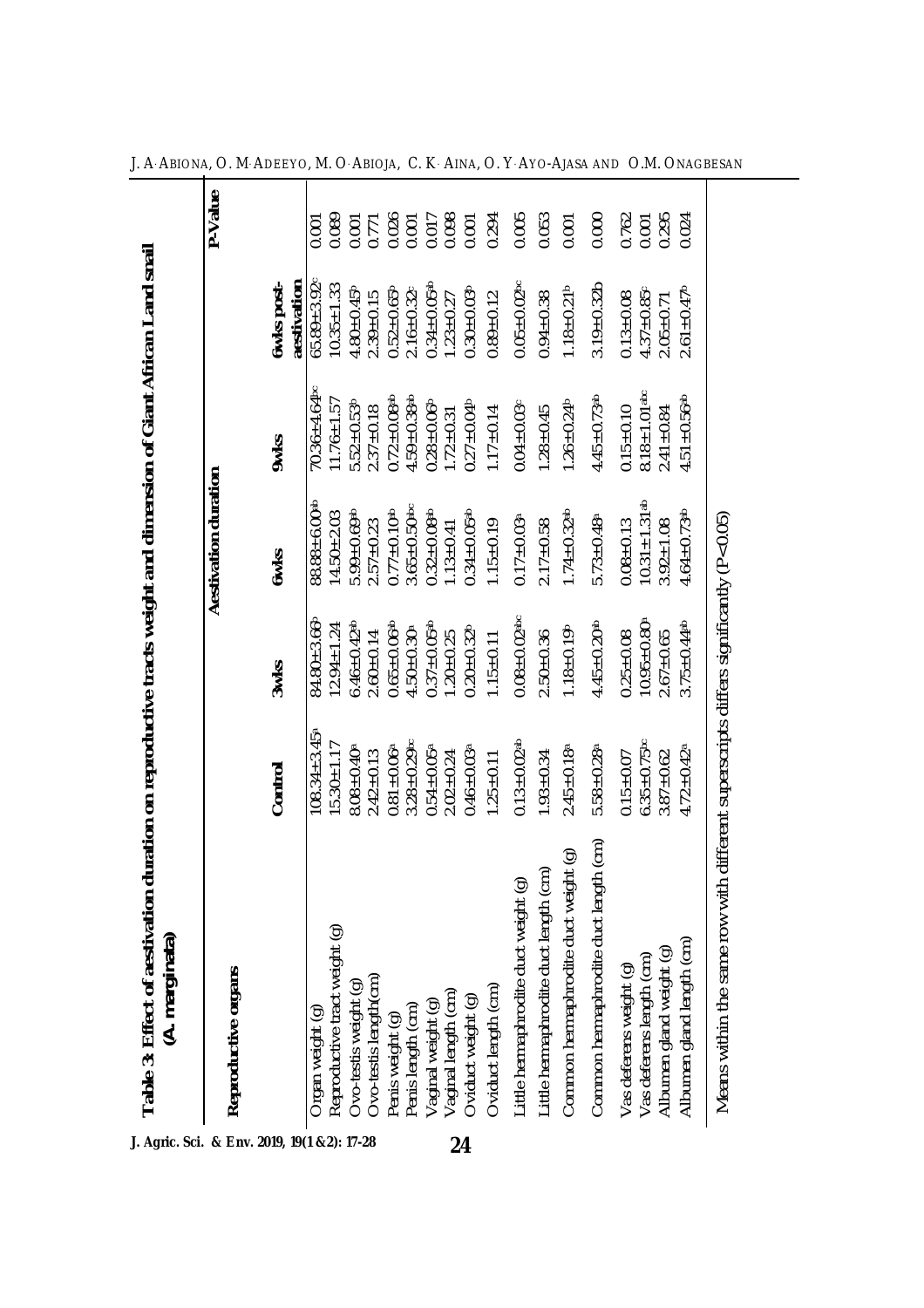|                | Table 4: Effect of aestivation duration on gonado-somatic index of GALS |
|----------------|-------------------------------------------------------------------------|
| (A. marginata) |                                                                         |

| Aestivation duration     | GSI  | SEM $(\pm)$ |  |
|--------------------------|------|-------------|--|
| Control                  | 7.41 | 0.37        |  |
| 3 weeks aestivation      | 7.63 | 0.39        |  |
| 6 weeks aestivation      | 6.81 | 0.63        |  |
| 9 weeks aestivation      | 7.77 | 0.49        |  |
| 6 weeks Post-aestivation | 7.24 | 0.42        |  |

 $P > 0.05$ 



Figure 2: Effect of aestivation duration on percentage mortality of *A. marginata*

The prevailing environmental temperature also plays a vital role in the total amount of water that is loose despite the thickness of the epiphragm (Prior, 1985; Arad and Avivi, 1998). It is not unlikely that during aestivation, oxidative stress may occure, but in this study, values recorded for both AST and ALT were not significantly different among all the aestivation duration used. This observation is an indication that cell injury has not occurred considering the aestivation duration used in this study. Both AST and

ALT are known to be enzymes present in hepatocytes and other organs in Land snails (Mahmoud, 2006). Elevated values are indication of tissue damage and hepatic injury (Farkas *et al*., 2004). Lower values than normal are also an indication of problem to these internal organs.

Significant reduction seen in organ weight may be as a result of depletion of energy reserve and body fluid losses which are common occurrence during aestivation (Omoyakhi and Okhale, 2015; *Abdusamad et*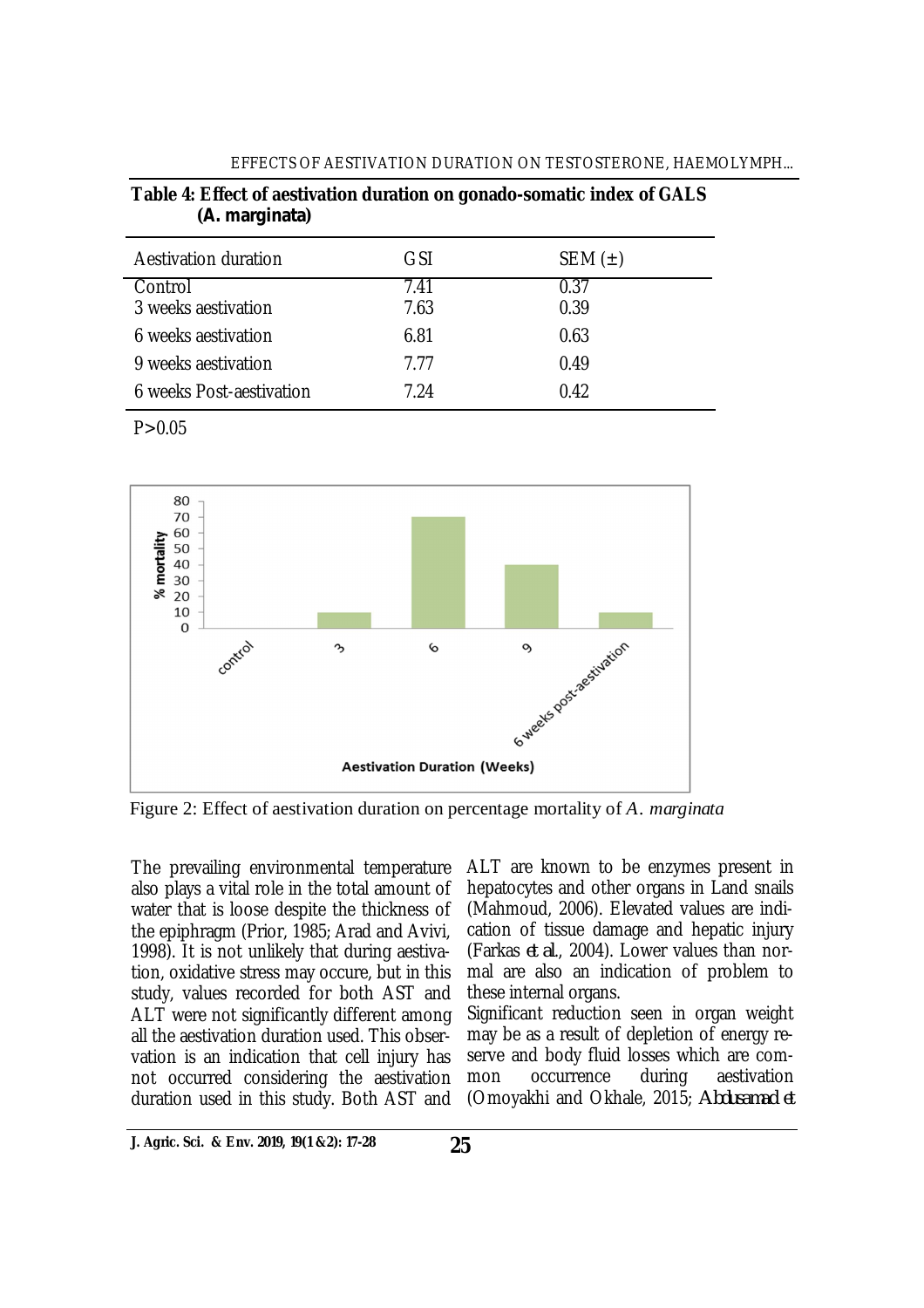J. A. ABIONA, O. M. ADEEYO, M. O. ABIOJA, C. K. AINA, O. Y. AYO-AJASA AND O.M. ONAGBESAN

*al*., 2010). This trend is expected since the reserve is been depleted for physiological maintenance of the animal. For Ovo-testis, this structure is known to be responsible for both spermatozoa and ova production (Abiona, 2005). Sharp decrease in weight observed at 9wks of aestivation duration compared to the control is an indication that aestivation/starvation can alter reproductive activity of this organ. Tamburi and Martin (2011) and Vega *et al*. (2006) had reported the negative effect role of aestivation on ovo-testis function. This negative role may be linked to other reproductive apparatus since their activity are controlled by hormones which are secreted by this organ (Ovo-testis). Prominent among such organs are penis and vaginal. With critical look, penis weight seems not to be affected significantly but its values also witness some form of decrease which fully manifested during post-aestivation state. The reason for this observation may be as a result of tissue mediated moisture loss which makes it not to be so rapid for it not to become obvious. The trend for vaginal was almost similar, but the moisture lost was distinct at 9wks of aestivation. The reason for this observation may be as a result of the tubular nature of the vaginal which may make fluid lost to be easily noticeable at this aestivation duration. The trend for oviduct weight lost was noticeable also at 3wks and 9wks of aestivation duration. This observation may be due to the fact that this organ is fluid rich which may be traced to the role it performed during egg envelope process as it passes through it (Buckland-Nicks and Chia, 1990; Mann *et al*., 1994). Differences seen among other organs i.e little hermaphrodite duct, common hermaphrodite duct, vas deferens and albumen gland are all traceable to moisture lost among the different aestivation duration used in this study. For gonado-

somatic index which was not significantly affected is an indication that the decrease in weight recorded by ovo-testis is not so high compared to the organ weight of the animal thus not establishing any noticeable damage in relation to spermatogenic activity (Simanainen *et al*., 2008).

The highest percentage for mortality recorded at 6wks aestivation is an indication that physiological adaptation to moisture loos and energy reserve reached peak which may be dependent on prevailing environmental temperature, but thereafter, physiological adjustment for survival took place at 9wks and the mortality came down. This observation may as a result of switch over in energy sources for survival.

# **CONCLUSION**

This study has shown that aestivation duration significantly influenced haemolymph testosterone, biochemical parameters and some selected reproductive apparatus of *A. marginata*. It is therefore important to note the peak points where this species of snail may be affected during dry season in order not to delay reproduction during aestivation.

# **REFERENCES**

**Abdussamad, M. A., Osinowo, O. A., Smith, O. F., Onadeko, S. A.** 2010. Some haemolymph biophysical parameters in Giant African land Snails (*Archachatina marginata*) during six weeks aestivation period. Global Veterinaria 4 (4): 400-408

**Abiona, J. A.** 2005. Comparative study of the accessory reproductive organs of two species of giant African land snail (*Archachatina marginata* and *Achatina achatina*) *M. Agric*. Dissertation. Dept. of Animal Breeding and Genetics, University of Agriculture, Abeokuta, Nigeria.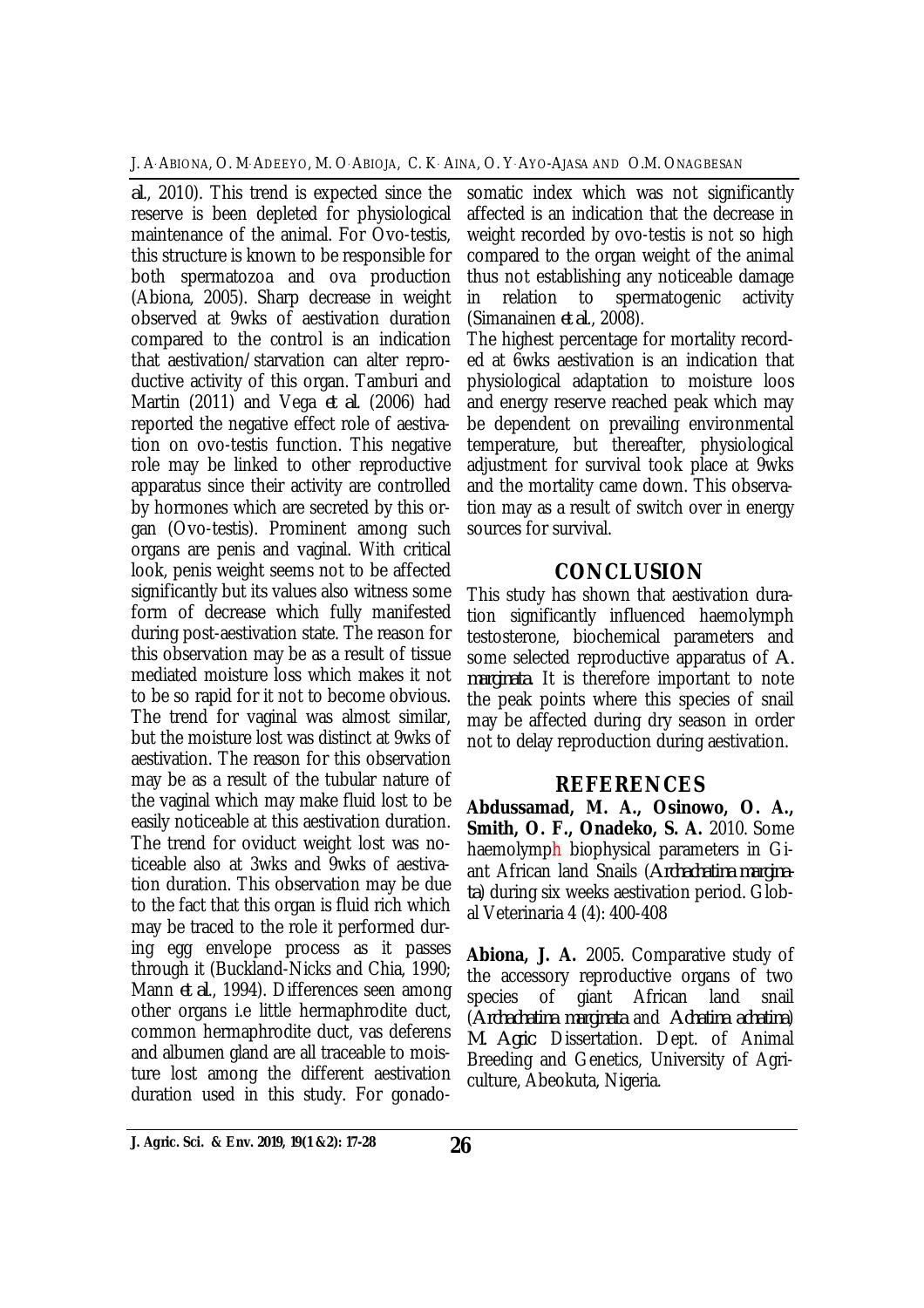**Beetham, R., Howie, N., Soutar, R.**  2005. Can opportunistic case-finding of paraproteins be clinically justified? Ann Clin Biochem. 42:245–253.

**Bergendahl, M., Perheentupa, A., Huhtaniemi, I.** 1989. Effect of short-term starvation on reproductive hormone gene expression, secretion and receptor levels in male rats. J Endocrinol 121 :409-4 17**.** 

**Buckland-Nicks, J., Chia, F.S.** 1990. Egg capsule formation and hatching in marine snail Littorina sitkana. *Phil Trans R Soc Lond*   $B. 326: 159-176.$  http:// dx.doi.org/10.1098/rstb.1990.0001

**Campbell, G. A., Kurcz, M., Marshall, S., Meites, J.** 1977**.** Effect of starvation in rats on serum levels of follicle stimulating hormone, luteinizing hormone, thyrotropin, growth hormone and prolactin: response to LH-releasing hormone and thyrotropinreleasing hormone. Endocrinology 100:580- 587**.** 

**Carvalho, J. E., Navas, C. A., Pereira, I. C.** 2010. Energy and water in aestivating amphibians. Prog. Mol. Subcell. Biol. 49, 141-169.

**Christian, O, C., Vincent, C. E., Chinweike, N. A., Emmanuel, I., Nnamonu, O. C., Okeke, E. I. O., Godwin, C. U., Loretta, C. O., Chidinma, A. L.** 2014. Eco-physiological adaptation of the land s n a il Achatina achatina (Gastropoda:Pulmonata) in tropical agroecosystem. Journal of Basic and Applied Zoology 67:48-57.

**Farkas, J. P., Farkas, P., Hyde, D.** 2004. Liver and gastroenterology test. In: Lee, M. (Ed.), Basic Skills in Interpreting Laboratory

Data. American Society of Health System Pharmacists Inc., USA.

**Giokas, S., Pafilis, P., Valakos, E.,** 2005. E cological and physiological studies of the land snail *Albinaria caurelea* (Pulmonata: Clausiliidae). J. Mollusc. Stud. 71, 15–23.

**Grizard, G., Artonne, C., Grizard, J., Boucher, D.** 1997. Effect of short-term starvation on leydig cell function in Adult Rats. Archives of Andrology 38 (3):207-214.

**Guppy, M.** 2004. The biochemistry of metabolic depression: a history of perceptions. Comp. Biochem. Physiol. 139B, 435-442.

**Howland, B. E., Skinner, K. R .**1973**.** Effect of starvation on gonadotropin secretion in intact and castrated male rats. Can **J** Physiol Pharm 51:753-762**.** 

**Klibanski, A., Beitins, I. Z., Badger, T., Little, R., McArthur, J. W.** 1981**.** Reproduction function during fasting in men. J Clin Endocr Metab-53:258-263.

**Mahmoud, M. B.** 2006. Biological and histological impact of the insecticides regent and mimic on Biomphalaria alexandrina snails. Egypt. J. Zool. 46, 11–21.

**Omoyakhi, J.M., Okhale, O.E.** 2015b. Histological Changes of the Male and Hermaphroditic Reproductive Organs of Giant African Land Snails (Archachatina marginata) in Aestivation Lengths. Nig. J. Agr. Food and Env. 11(1) 84-89

**Prior, D.J.** 1985. Water-regulatory behaviour in terrestrial gastropods. Biol. Res. 60, 403–424.